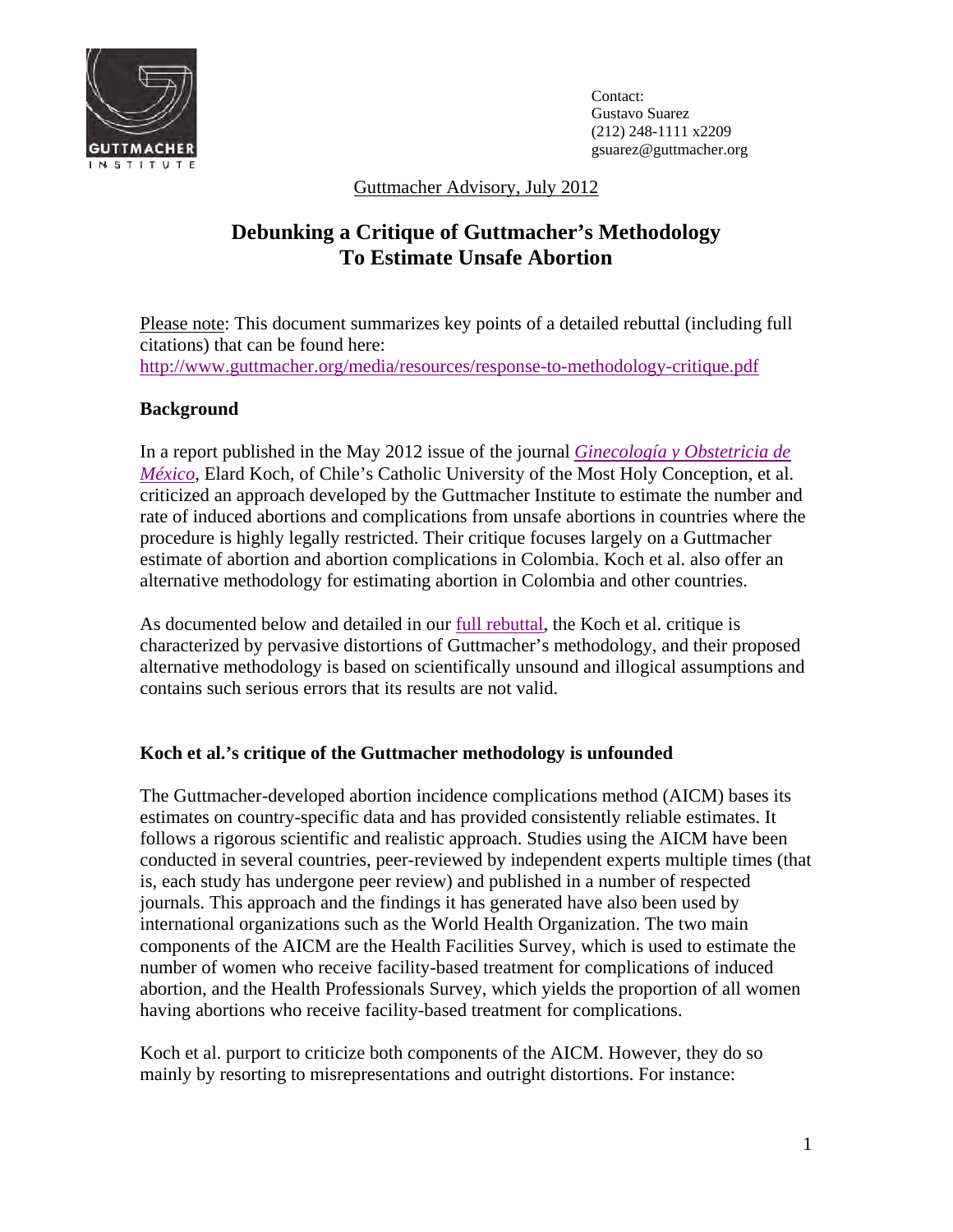- Koch et al. falsely assert that Guttmacher dismisses information available from hospital records. In reality, the AICM uses this information in countries that have hospital records of good quality. That was the case for our 2006 estimates for Mexico and 1989 estimates for Colombia. In contrast, a second study of Colombia, which produced estimates for 2008, used a Health Facilities Survey because the quality of the country's hospital records had deteriorated to an unacceptable level after the health system was decentralized in 1993.
- Koch et al. falsely state that the Colombia Health Facilities Survey is based on an unscientific "convenience" sample. In reality, it was a nationally representative sample selected through use of a multistage stratified cluster sampling technique, a widely accepted metho[d \(explained in detail on pages 2-3\).](http://www.guttmacher.org/media/resources/response-to-methodology-critique.pdf)
- Koch et al. further assert that the heads of hospital obstetrics and gynecology departments do not have any knowledge about postabortion patients seen in their facilities. It is difficult to imagine (and, frankly, disrespectful to claim) that heads of obstetrics and gynecology departments are ignorant of their departments' caseload of postabortion patients and unable to competently answer questions related to it.
- Koch et al. also make erroneous claims about the Health Professional Survey, stating that it is based on a convenience sample and that respondents are not equipped to provide the type of information requested. In reality, this survey is administered to a purposive sample of health professionals knowledgeable on the issue of abortion to obtain their professional judgment and a broad community-based perspective about [the context of abortion provision and postabortion care \(explained in greater detail on](http://www.guttmacher.org/media/resources/response-to-methodology-critique.pdf)  page 3).

While Guttmacher experts routinely work with other researchers to refine and improve various scientific methods, the Koch et al. critique cannot be viewed as a good-faith effort to move the scientific process forward. Rather, Koch et al. attempt to raise doubts about the AICM by seriously misrepresenting many aspects of it. Guttmacher rejects these false criticisms and stands by the validity of its methodology.

### **Koch et al.'s alternative methodology is deeply flawed and rests almost entirely on unfounded assumptions**

Not only does Koch et al.'s critique of Guttmacher's methodology fail to withstand scientific scrutiny, their proposed alternative methodology falls outside the bounds of rigorous and sound research. It consists of two components: estimating the number of women hospitalized for complications of induced abortion and estimating the total number of induced abortions.

However, the estimation methodologies they propose use incorrect assumptions that lead [to erroneous findings and wrong conclusions \(a detailed discussion of the various errors](http://www.guttmacher.org/media/resources/response-to-methodology-critique.pdf)  by Koch et al. can be found on page 4 ).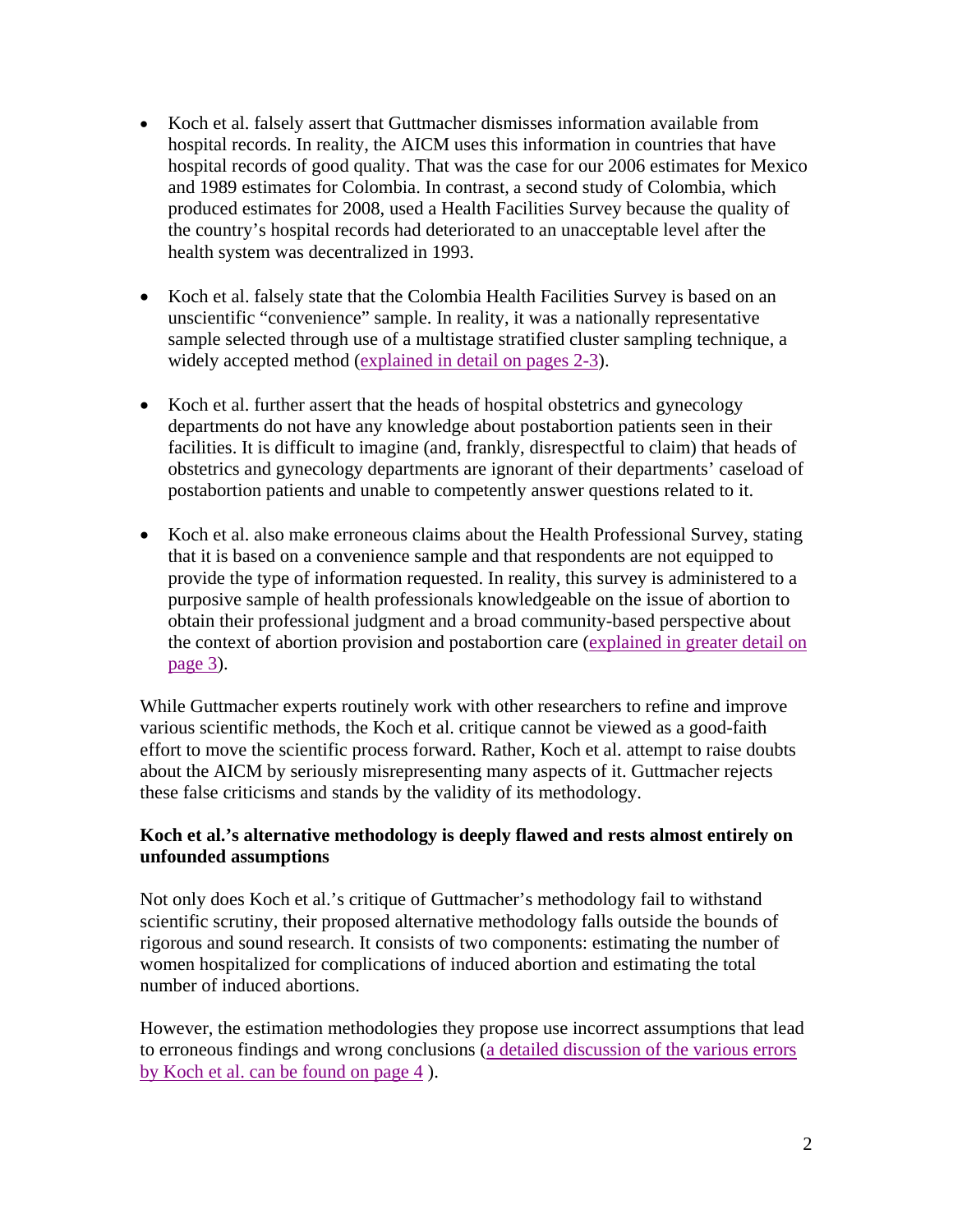Among their most egregious errors:

- Koch et al.'s erroneous assumptions inflate the number of spontaneous abortions (miscarriages) requiring treatment in hospitals. Because the symptoms are similar and women (and providers) rarely specify when postabortion care corresponds to induced rather than spontaneous abortions, the only way to estimate the cases of highly stigmatized induced abortions is to first remove the spontaneous ones. By falsely asserting that all women having spontaneous abortions after six weeks of pregnancy require and receive treatment in hospitals, Koch et al. grossly inflate the number of spontaneous abortions presented in health facilities and, based on that inflated figure, underestimate the corresponding number of women treated for complications from induced abortions. This, in turn, leads them to significantly underestimate complications from unsafe abortion.
- Koch et al. erroneously assume data from one country apply to other countries. This assumption is a fallacy for any demographic measure, as such measures are influenced by many country-specific factors; it is especially erroneous with regard to abortion in settings where the procedure is illegal and stigmatized, and occurs clandestinely, and where countries have widely varying socioeconomic conditions.
	- o Koch et al. calculate the number of induced abortions in Colombia (and other Latin American countries) by applying the abortion rate for Spain in 1987, the year abortion was legalized there, to Colombia and other Latin American countries. Koch et al. fail to provide any sufficient justification for this assumption and ignore the vast differences between these countries.
	- o In the case of Colombia, their methodology assumes that the country is identical or similar to Spain in key ways. However, the two countries differ significantly in many important respects: For instance, even in 1987, Spain was more developed than Colombia is today—it had a higher level of educational attainment, higher economic development, better access to health care and different public policies. The two countries also differ with respect to patterns of family building and contraceptive use, as well as family size preferences. In short, simply importing Spain's 1987 abortion rate into 2008 Colombia is wholly inappropriate.
	- o Testing Koch et al.'s erroneous approach, we applied Spain's official rate of induced abortion for 1987 (2.02 abortions per 1,000 women of reproductive age) to the total number of women of reproductive age in Mexico City (just about 2.3 million in 2006), producing an estimate of 4,638 induced abortions in Mexico City. However, 4,638 is only 28% of the number of officially reported publicsector procedures in Mexico City (16,475 in 2009 and 16,495 in 2010), a number that does not include the large number of legal abortions provided in the private sector or clandestine abortions that continue to take place in Mexico City. This further demonstrates how inaccurate and untenable Koch et al.'s approach is.
	- o Similarly, Koch et al. randomly apply the likelihood of hospitalization in one country to another. In the case of Colombia, where hospital records are not of good enough quality to be used to estimate the number of women treated for induced and spontaneous abortion complications in health facilities, Koch et al. base their estimate on hospital data from Chile. This approach is grossly